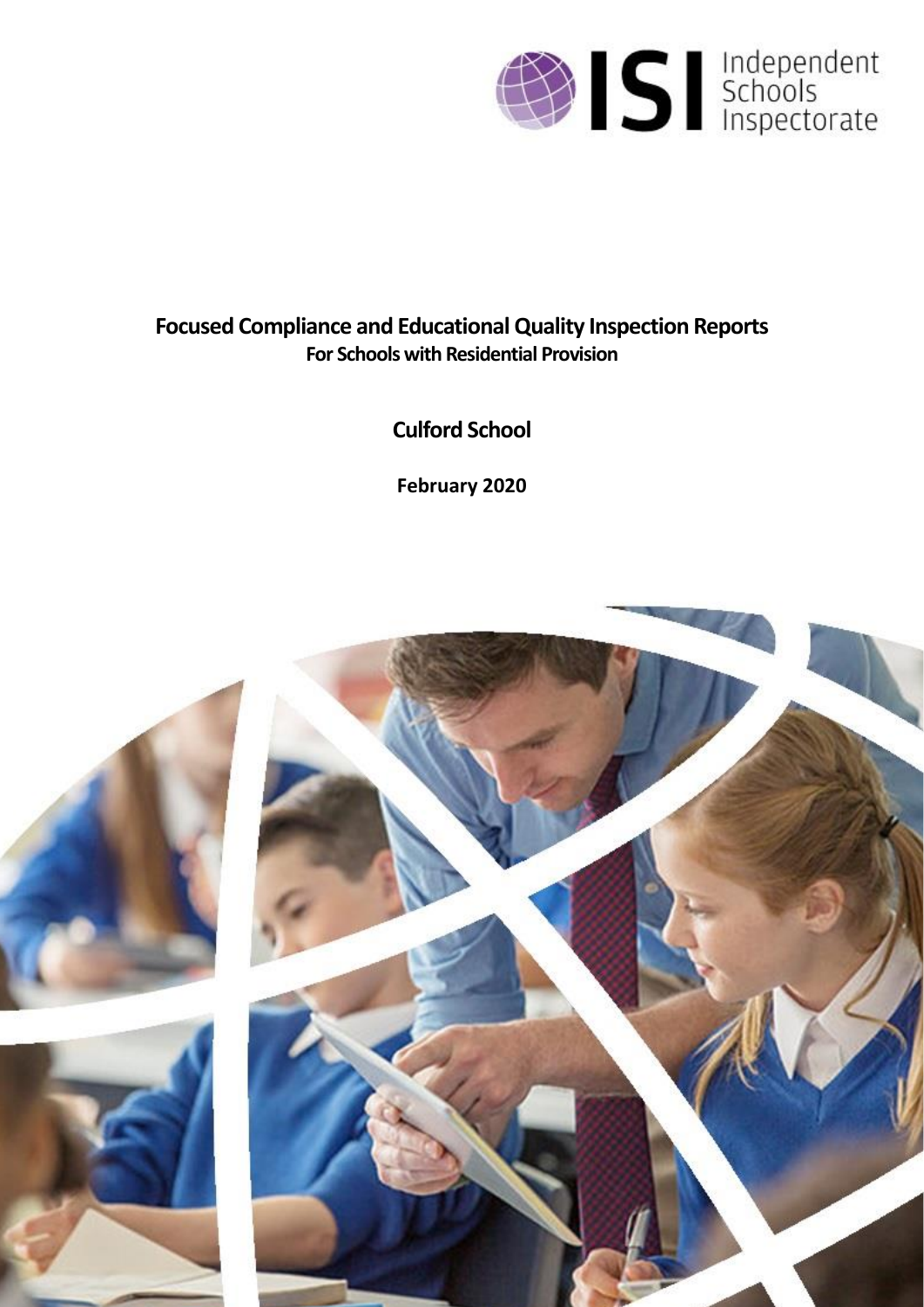## **Contents**

|    | <b>School's Details</b>                                              | 3              |
|----|----------------------------------------------------------------------|----------------|
| 1. | <b>Background Information</b>                                        | 4              |
|    | About the school                                                     | 4              |
|    | What the school seeks to do                                          | 4              |
|    | About the pupils                                                     | 4              |
| 2. | <b>Regulatory Compliance Inspection</b>                              | 5              |
|    | <b>Preface</b>                                                       | 5              |
|    | <b>Key findings</b>                                                  | 7              |
|    | PART 1 - Quality of education provided                               | $\overline{7}$ |
|    | PART 2 - Spiritual, moral, social and cultural development of pupils | $\overline{7}$ |
|    | PART 3 - Welfare, health and safety of pupils                        | $\overline{7}$ |
|    | PART 4 - Suitability of staff, supply staff, and proprietors         | 8              |
|    | PART 5 - Premises of and accommodation at schools                    | 8              |
|    | <b>PART 6 - Provision of information</b>                             | 8              |
|    | PART 7 - Manner in which complaints are handled                      | 8              |
|    | PART 8 - Quality of leadership in and management of schools          | 8              |
| 3. | <b>Educational Quality Inspection</b>                                | 9              |
|    | <b>Preface</b>                                                       | 9              |
|    | <b>Key findings</b>                                                  | 10             |
|    | <b>Recommendations</b>                                               | 10             |
|    | The quality of the pupils' academic and other achievements           | 10             |
|    | The quality of the pupils' personal development                      | 12             |
| 4. | <b>Inspection Evidence</b>                                           | 15             |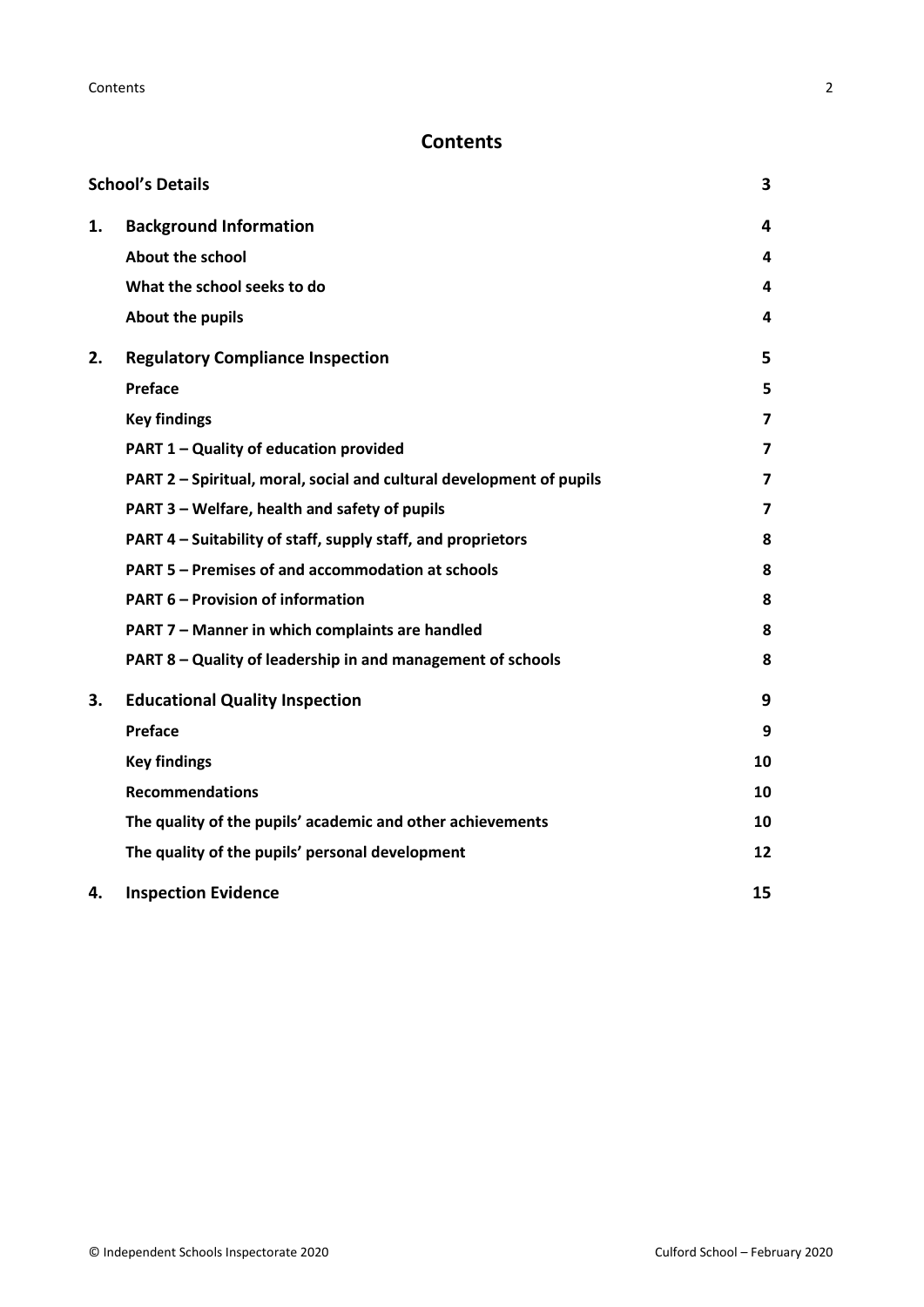<span id="page-2-0"></span>

| <b>School</b>                    | <b>Culford School</b>                                                                    |     |                          |     |
|----------------------------------|------------------------------------------------------------------------------------------|-----|--------------------------|-----|
| <b>DfE</b> number                | 935/6053                                                                                 |     |                          |     |
| <b>Registered charity number</b> | 310486                                                                                   |     |                          |     |
| <b>Address</b>                   | <b>Culford School</b><br>Culford<br><b>Bury St Edmunds</b><br>Suffolk<br><b>IP28 6TX</b> |     |                          |     |
| Telephone number                 | 01284 728615                                                                             |     |                          |     |
| <b>Email address</b>             | hmpa@culford.co.uk                                                                       |     |                          |     |
| Headteacher                      | Mr Julian Johnson-Munday                                                                 |     |                          |     |
| <b>Chair of governors</b>        | Air Vice Marshal Steven Abbott                                                           |     |                          |     |
| Age range                        | 1 to 18                                                                                  |     |                          |     |
| Number of pupils on roll         | 758                                                                                      |     |                          |     |
|                                  | Day pupils                                                                               | 494 | <b>Boarders</b>          | 264 |
|                                  | <b>EYFS and</b><br>pre-prep                                                              | 79  | Preparatory<br>(Yrs 1-8) | 284 |
|                                  | <b>Seniors</b>                                                                           | 266 | <b>Sixth Form</b>        | 129 |

**Inspection dates** 25 to 27 February 2020

## **School's Details**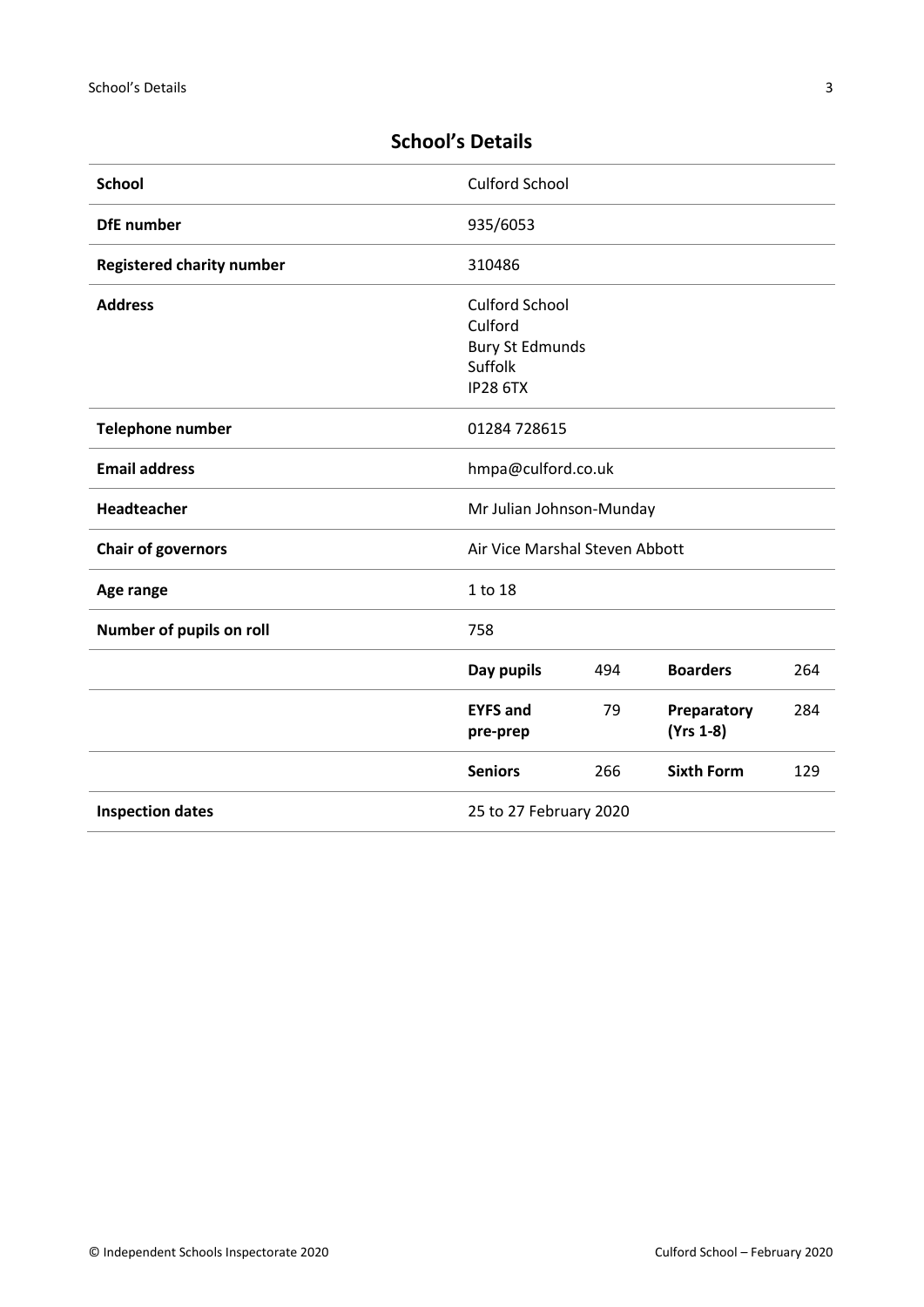## **1. Background Information**

#### <span id="page-3-1"></span><span id="page-3-0"></span>**About the school**

- 1.1 Culford School is an independent co-educational day and boarding school for pupils aged 1 to 18. Founded in 1881 by the Methodist church, the school moved to its present site in the village of Culford in 1935. The school is owned by the Methodist Independent Schools Trust (MIST), whose trustees are represented on a local designated governing body. The school has five boarding houses on site and offers full and flexi boarding for pupils from Year 3 to Year 13.
- 1.2 The school is divided into three schools; the pre-preparatory (including the nursery) for pupils aged 2 to 7 years; the preparatory department for pupils aged 7 to 13 years and the senior department (including the sixth form) for pupils aged 13 to 18 years. Since the previous inspection, the school has opened its younger nursery department, constructed a new library and upgraded its arts centre and facilities across its sporting academies. The registered Early Years Foundation Setting (EYFS) is inspected separately by Ofsted.

#### <span id="page-3-2"></span>**What the school seeks to do**

1.3 Founded on Methodist principles, the school's mission is to unlock the full potential of every pupil, through the modelling of strong Christian values and honesty to learn from their own flaws, while treating others with compassion. The aim is that pupils will develop into flexible, innovative, dynamic and resilient young adults, well-prepared to be successful in the next stages of their lives.

#### <span id="page-3-3"></span>**About the pupils**

1.4 Pupils come from a range of professional and business backgrounds from the school's local area as well as from families who live and work abroad. Data provided by the school indicates that the ability profile of pupils in the prep and senior schools and the sixth form are broadly average compared to those taking the same tests nationally. The school has identified 134 pupils as having special educational needs and/or disabilities (SEND), such as dyslexia and other conditions, 98 of whom receive additional specialist help. No pupils have an education, health and care plan. English is an additional language (EAL) for 111 pupils, 83 of whom need support with their English. Data used by the school have identified 57 pupils as being most able in its population, and the curriculum is modified for them and for 160 other pupils because of their special talents in music, drama, sport and art.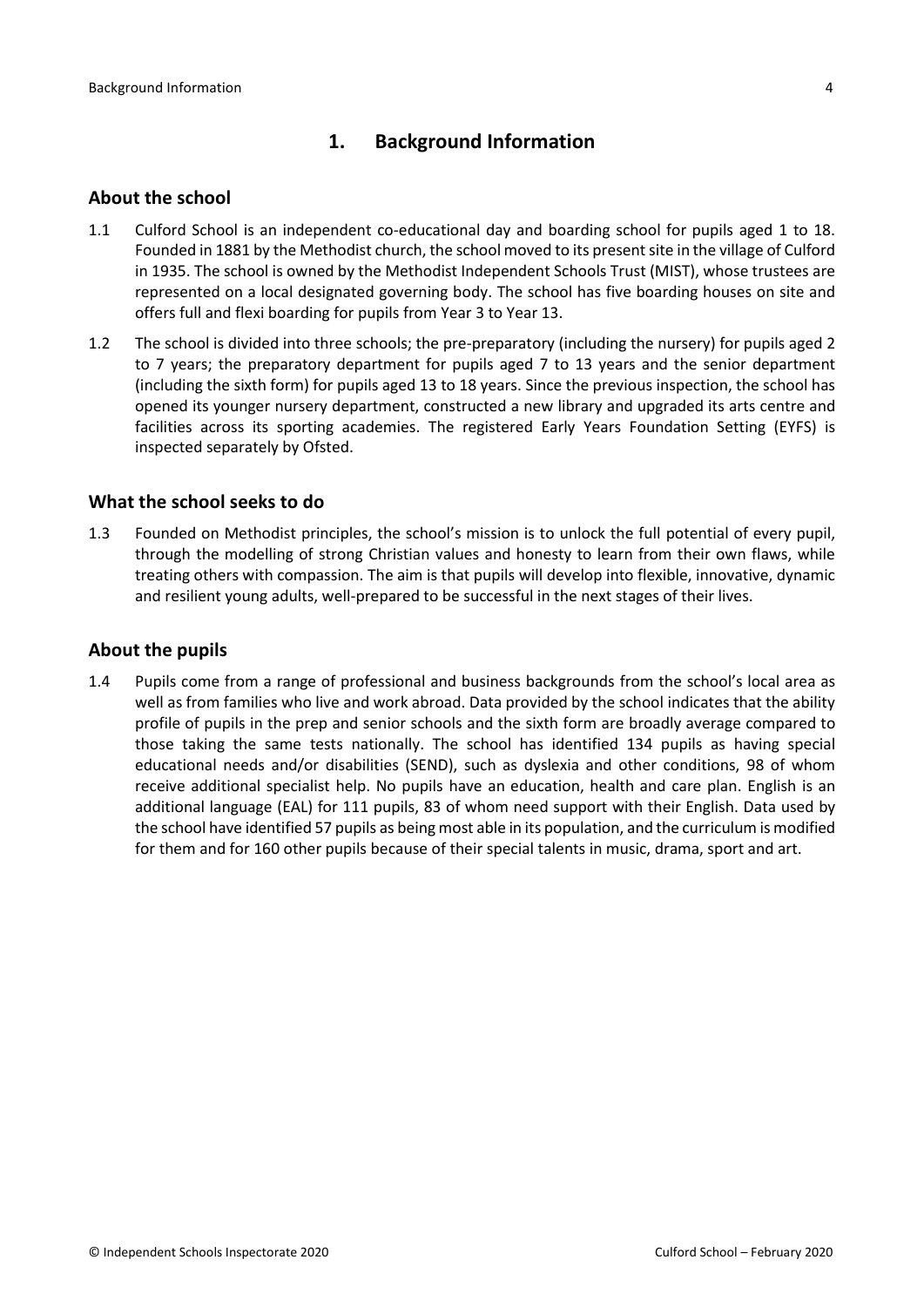## **2. Regulatory Compliance Inspection**

#### <span id="page-4-1"></span><span id="page-4-0"></span>**Preface**

The registration authority for independent schools is the Department for Education (DfE), which directs inspection according to a specified frequency or at any time where the DfE has particular concerns about a school. The Independent Schools Inspectorate (ISI) is the body approved by the Secretary of State for the purpose of inspecting schools which are, or whose heads are, in membership of the associations which form the Independent Schools Council (ISC) and reporting on the extent to which they meet the Independent School Standards ('the standards') in the Schedule to the Education (Independent School Standards) Regulations 2014. Accordingly, inspection records whether the school meets each of these standards, which are arranged in eight Parts, each of which is divided into separate paragraphs. The inspection of schools that have early years settings not requiring registration similarly records whether the school complies with key provisions of the Early Years Foundation Stage statutory framework, and for registered settings the full range of the Early Years Foundation Stage provisions is considered. Additionally, the inspection reports on the school's accessibility plan under Schedule 10 of the Equality Act 2010 and the ban on corporal punishment under section 548 of the Education Act 1996. It comments on the progress made by the school in meeting the compliance action points set out in the school's most recent statutory inspection.

This inspection also contains specific judgements on the National Minimum Standards for Boarding Schools ('boarding NMS'). It also comments on the progress made by the school in meeting the compliance action points set out in the most recent statutory boarding inspection and it judges the extent to which the school currently meets the boarding NMS. It identifies any standards which the school does not meet and requires action to meet them. Findings are distributed across sections relating to the eight Parts of the standards.

All association independent schools will have an inspection within three years from April 2016, in accordance with the Framework and DfE requirements. The inspection may be of COMPLIANCE ONLY or a combined inspection of EDUCATIONAL QUALITY AND COMPLIANCE depending on a number of factors, including findings from their most recent inspection. Schools judged not to meet the standards, including the boarding NMS, may also be subject to a progress monitoring visit before their next routine inspection. The progress monitoring visit will judge whether the school has taken the necessary action to meet any un-met standards identified at their previous inspection.

The inspection was also carried out under the arrangements of the ISC Associations for the maintenance and improvement of the quality of their membership.

**This is a FOCUSED COMPLIANCE INSPECTION which was combined with an inspection of EDUCATIONAL QUALITY, the report of which appears later in this document. The COMPLIANCE inspection reports only on the school's compliance with the standards**, **including the boarding NMS.** The standards represent minimum requirements and judgements are given either as **met** or as **not met**. All schools are required to meet all the standards applicable to them. Where the minimum requirements are not met, this is clearly indicated in the relevant section of the report and the school is required to take the actions specified. In this focused compliance inspection, key regulations and standards have been inspected in detail. These are the regulations on safeguarding; measures to guard against bullying; arrangements for pupils' health and safety, arrangements to check the suitability of staff; the provision of information to parents; the handling of parents' complaints; and other related aspects of leadership and management, together with the NMS covering the same areas.

Inspections do not include matters that are outside of the regulatory framework described above, such as: an exhaustive health and safety audit; compliance with data protection requirements; an in-depth examination of the structural condition of the school, its services or other physical features; contractual arrangements with parents; an investigation of the financial viability of the school or its accounting procedures.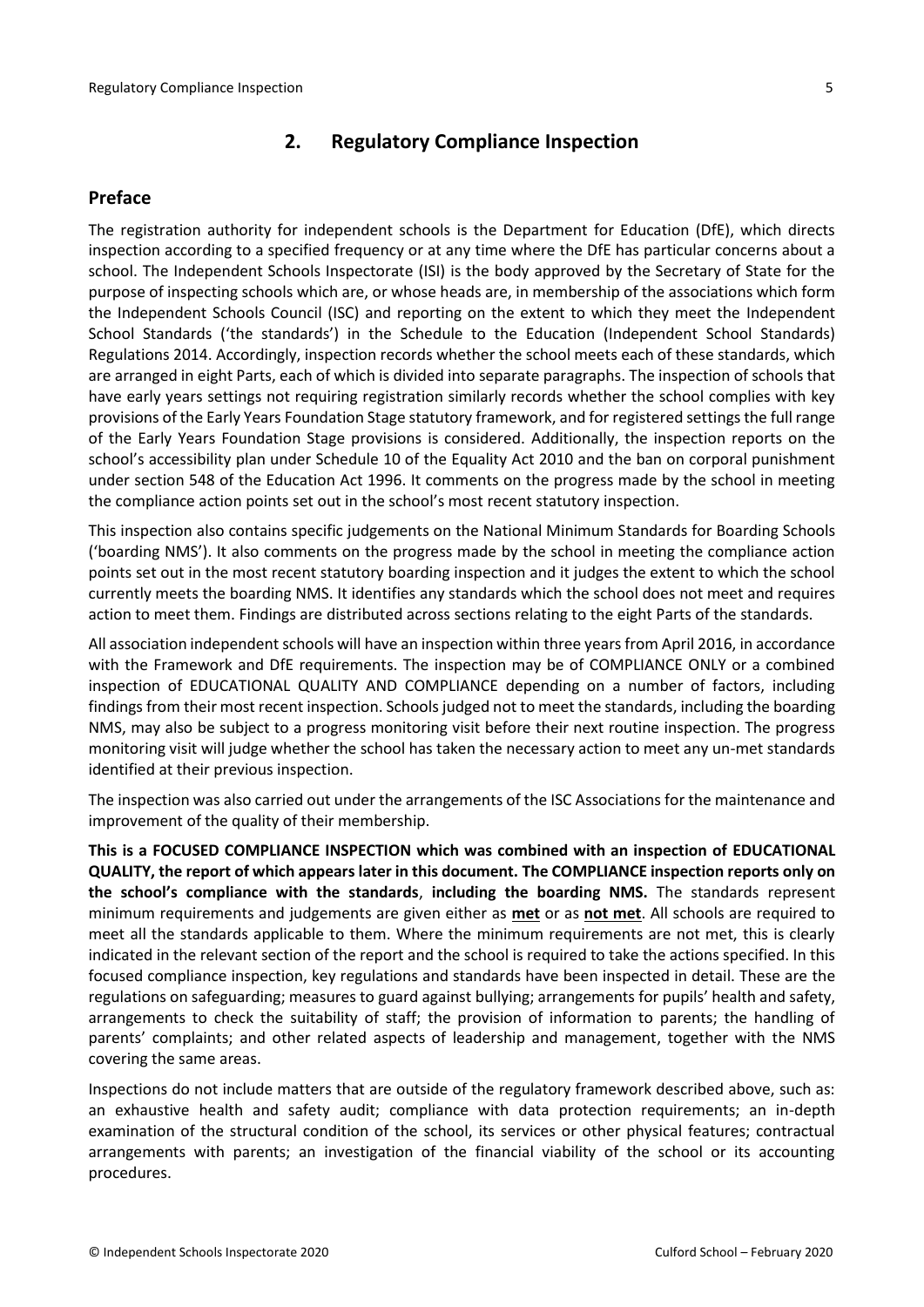Links to the full regulations and requirements can be found here: The Education (Independent School [Standards\) Regulations 2014,](http://www.legislation.gov.uk/uksi/2014/3283/contents/made) [National Minimum Standards for Boarding Schools,](https://www.gov.uk/government/uploads/system/uploads/attachment_data/file/416186/20150319_nms_bs_standards.pdf) [Early Years Foundation](https://www.gov.uk/government/publications/early-years-foundation-stage-framework--2)  [Stage Statutory Framework.](https://www.gov.uk/government/publications/early-years-foundation-stage-framework--2)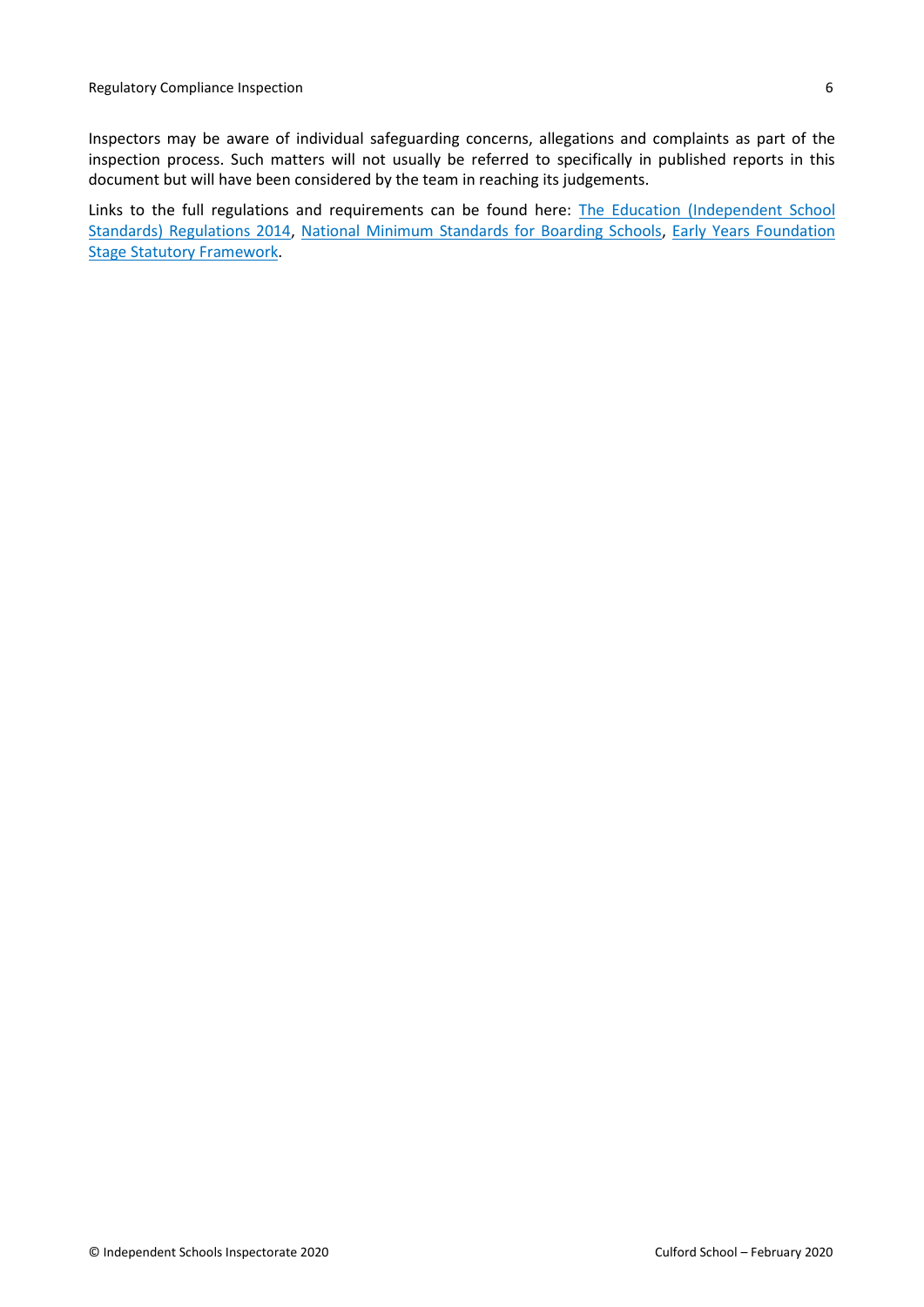## <span id="page-6-0"></span>**Key findings**

**2.1 The school meets the standards in the schedule to the Education (Independent School Standards) Regulations 2014, the National Minimum Standards for Boarding Schools 2015, the requirements of the statutory framework for the Early Years Foundation Stage, and associated requirements and no further action is required as a result of this inspection.**

## <span id="page-6-1"></span>**PART 1 – Quality of education provided**

- 2.2 In the preparatory school, the school uses its own framework to determine attainment, instead of the national framework.
- 2.3 At GCSE in the years 2017 to 2019, performance has been well above the national average for maintained schools.
- 2.4 In the sixth form, A-level results in the years 2017 to 2019 have been in line with the national average for sixth formers in maintained schools.
- 2.5 The curriculum is documented, supported by appropriate plans and schemes of work for the pupils and covers the required breadth of material. The teaching enables pupils to make good progress, encompasses effective behaviour management and is supported by suitable resources. A suitable framework for the assessment of pupils' performance is in place.
- **2.6 The standards relating to the quality of education [paragraphs 1–4] are met.**

## <span id="page-6-2"></span>**PART 2 – Spiritual, moral, social and cultural development of pupils**

- 2.7 Principles and values are actively promoted which facilitate the personal development of pupils as responsible, tolerant, law-abiding citizens. Boarders' views are actively encouraged, and their opinions and concerns are appropriately considered by staff. Any prefect system operating in the school is suitably managed.
- **2.8 The standard relating to spiritual, moral, social and cultural development [paragraph 5] and NMS 17 and 19 are met.**

## <span id="page-6-3"></span>**PART 3 – Welfare, health and safety of pupils**

- 2.9 Arrangements are made to safeguard and promote the welfare of pupils by means that pay due regard to current statutory guidance; good behaviour is promoted; bullying is prevented so far as reasonably practicable; health and safety requirements are met, including those relating to fire safety; provision is made for first aid. Pupils are properly supervised; admission and attendance registers are maintained, as required, and there is a strategic approach to risk assessment. A disability access plan is in place.
- 2.10 An appropriate induction process for pupils new to boarding is implemented, and suitable provision is made for boarders' medical and health care, their food and drink and for managing boarders' laundry and possessions. Boarders have suitable contact with friends and family and access to a programme of activities. Boarding staff are appropriately trained and deployed.
- **2.11 The standards relating to welfare, health and safety [paragraphs 6–16], the requirement of Schedule 10 of the Equality Act 2010, the ban on corporal punishment under section 548 of the Education Act 1996, and NMS 2–4, 6–12, 15 and 16 are met.**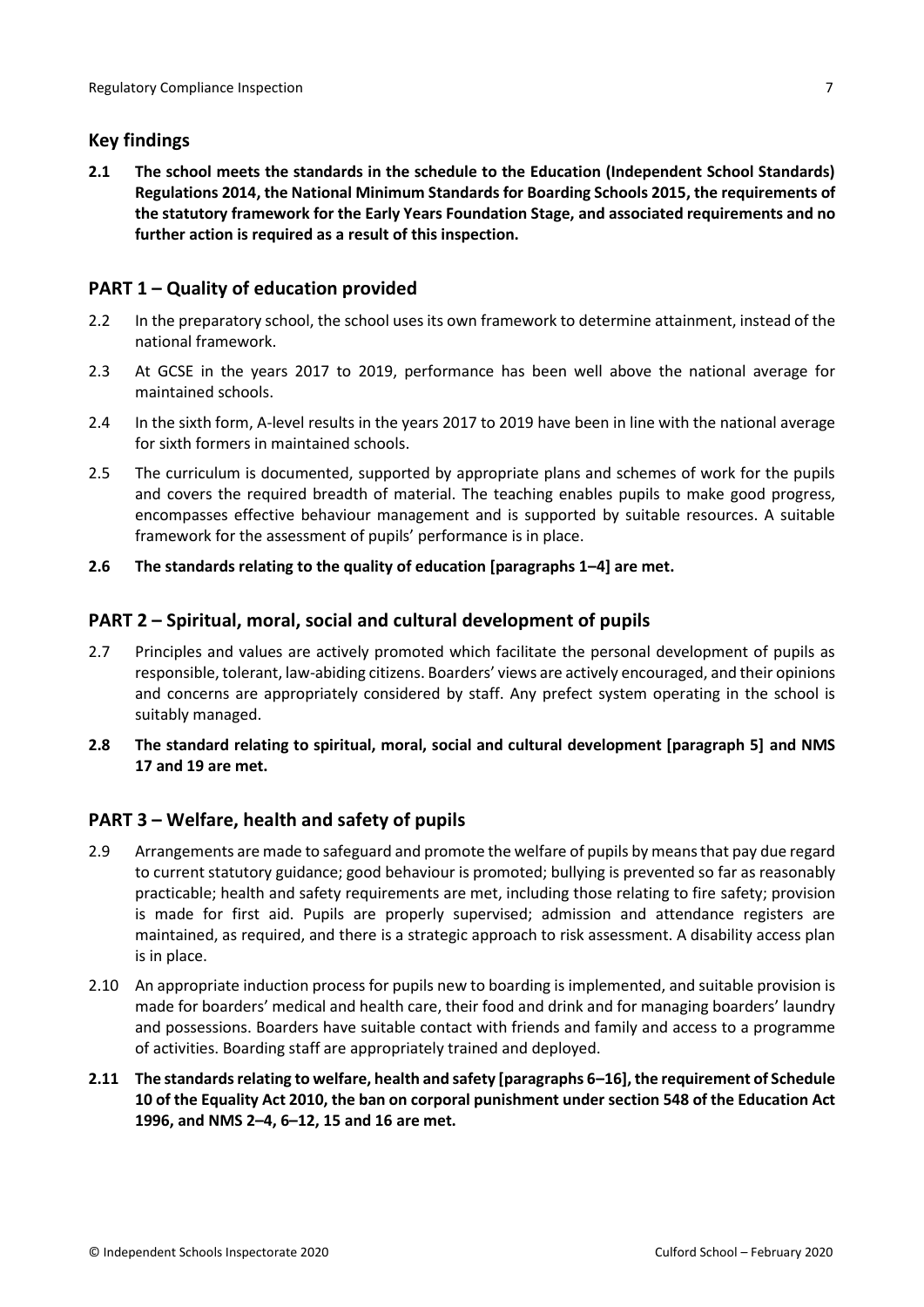## <span id="page-7-0"></span>**PART 4 – Suitability of staff, supply staff, and proprietors**

- 2.12 The school makes appropriate checks to ensure the suitability of staff, supply staff and proprietors, and a register is kept as required. Visitors to boarding accommodation are appropriately supervised.
- **2.13 The standards relating to the suitability of those in contact with pupils at the school [paragraphs 17–21] and NMS 14 are met.**

#### <span id="page-7-1"></span>**PART 5 – Premises of and accommodation at schools**

- 2.14 Suitable toilet and changing facilities, and showering facilities where required by the standard, and appropriate accommodation for pupils' medical needs are provided. The premises are maintained to a standard commensurate with health and safety; acoustics and lighting are appropriate; water provision is adequate. Suitable outdoor space is provided for physical education and outdoor play. Boarding accommodation is adequate for the needs of all boarders, and safeguards and promotes their welfare.
- **2.15 The standards relating to the premises and accommodation [paragraphs 22–31] and NMS 5 are met.**

#### <span id="page-7-2"></span>**PART 6 – Provision of information**

- 2.16 A range of information is variously published, provided or made available to parents, inspectors and the Department for Education. This includes details about the proprietor, the ethos of the school and the curriculum, and of the school's arrangements for admission, behaviour and exclusions, bullying, health and safety, first aid, details of the complaints procedure, and the number of complaints registered under the formal procedure during the preceding school year, and the provision for any with education, health and care plans or English as an additional language. It also includes particulars of the school's academic performance during the preceding school year, inspection reports and (for parents only) a report at least annually of their own child's progress. The safeguarding policy is posted on the school's website. A suitable statement of boarding principles and practice is published by the school.
- **2.17 The standard relating to the provision of information [paragraph 32] and NMS 1 are met.**

#### <span id="page-7-3"></span>**PART 7 – Manner in which complaints are handled**

2.18 Parental complaints, if any, are handled effectively through a three-stage process, (informal, formal and a hearing before a panel of three, one of whom is independent of the school). Each stage has clear time scales, and at the third stage the panel can make findings and recommendations which are communicated to the complainant. Records are kept appropriately, including of any action taken, whether or not a complaint is successful, and identifying those relating to the boarding provision.

#### **2.19 The standard relating to the handling of complaints [paragraph 33] and NMS 18 are met.**

#### <span id="page-7-4"></span>**PART 8 – Quality of leadership in and management of schools**

2.20 The proprietor ensures that the leadership and management demonstrate good skills and knowledge, and fulfil their responsibilities effectively, so that the other standards are consistently met, and they actively promote the well-being of the pupils. Appropriate leadership and management of boarding ensure that the required policies and records are maintained and effectively monitored.

#### **2.21 The standard relating to leadership and management of the school [paragraph 34] and NMS 13 are met.**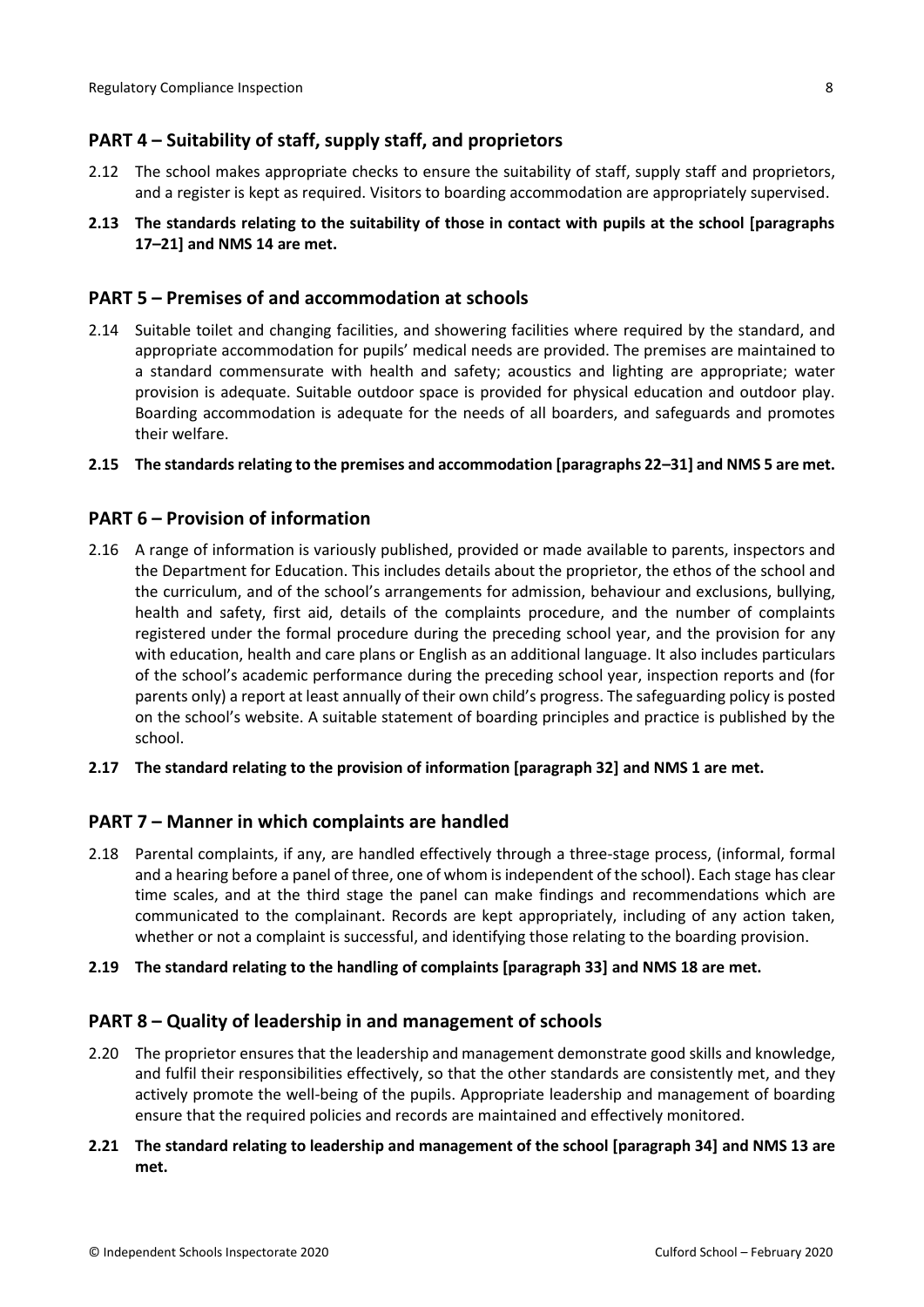## **3. Educational Quality Inspection**

#### <span id="page-8-1"></span><span id="page-8-0"></span>**Preface**

**The EDUCATIONAL QUALITY inspection reports on the quality of the school's work**. It focuses on the two key outcomes:

- The achievement of the pupils, including their academic development, and
- The personal development of the pupils.

Since the school was last inspected, the framework for inspection has changed. The current inspection framework uses different criteria and arrangements for grading from those used in previous inspection frameworks. The judgements made on this inspection are, therefore, not directly comparable to judgements made on previous inspections.

All independent schools are required to meet the requirements of the Independent School Standards. However, different inspectorates apply different frameworks that are suited to the different types of schools they inspect. The ISI terminology reflects quality judgements that are at least equivalent to those used by the national inspectorate, Ofsted. ISI reports do not provide a single overarching judgement for the school but instead give a clear judgement about key outcomes for pupils and information on the quality of the school's work.

**The headline judgements must include one of the ISI descriptors 'excellent', 'good', 'sound' or 'unsatisfactory'.**

Where necessary, National Curriculum nomenclature is used to refer to year groups in the school.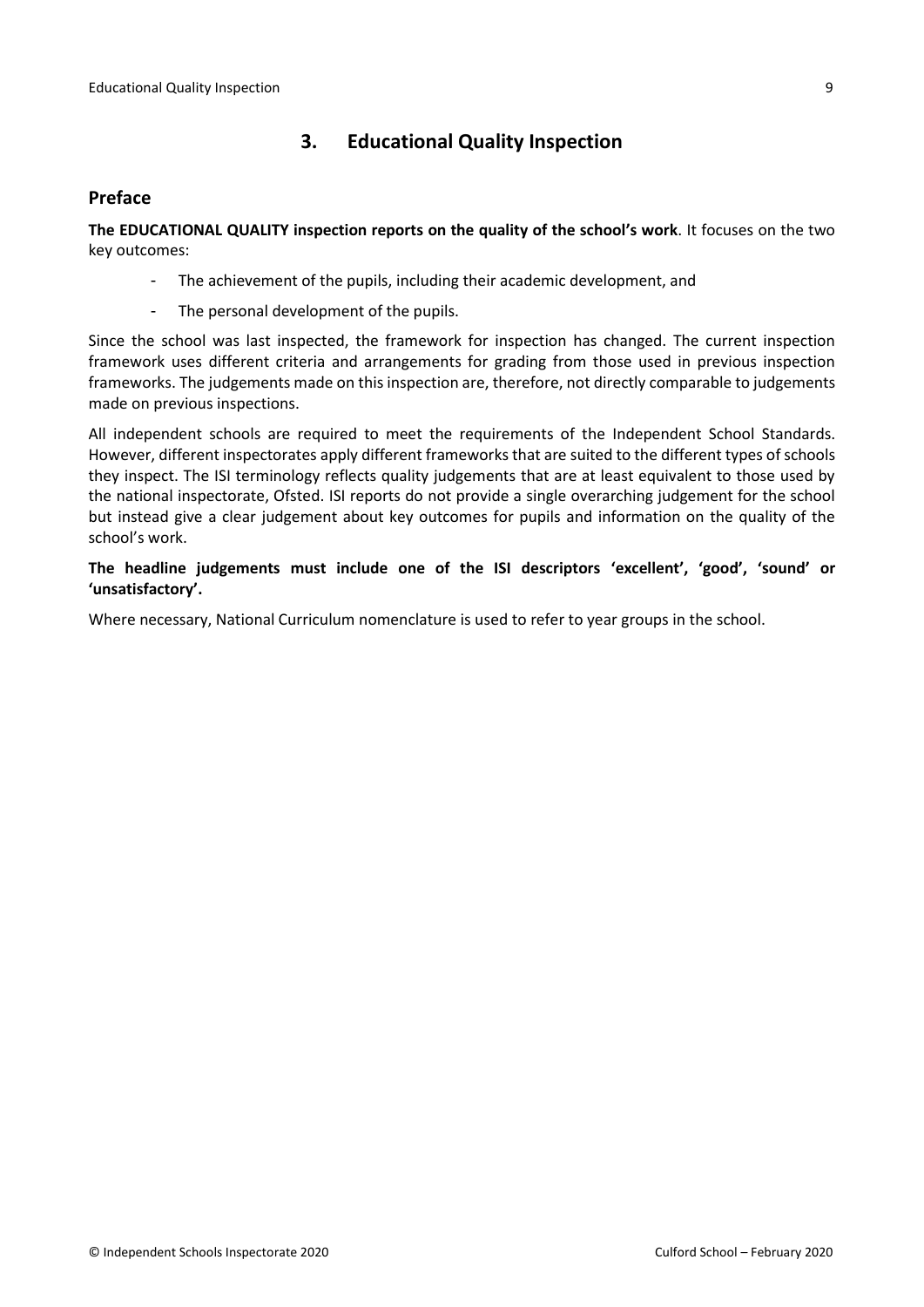## <span id="page-9-0"></span>**Key findings**

- 3.1 The quality of the pupils' academic and other achievements is excellent.
	- Pupils demonstrate excellent communication skills. They speak articulately and discuss confidently with assurance, applying these skills across the curriculum.
	- Pupils' achievements in a wide range of curricular and co-curricular are excellent with notable success at individual and team levels.
	- Pupils demonstrate excellent attitudes to learning as a result of a supportive and caring environment.
	- Pupils' ability to research is excellent, but higher order thinking skills, such as the ability to analyse, synthesise and hypothesise, are less well developed within some subject areas.
- 3.2 The quality of the pupils' personal development is excellent.
	- Pupils display an excellent level of behaviour through the whole school, underpinned by a strong sense of moral understanding.
	- Pupils show excellent social awareness. They develop very productive working relationships with staff and particularly their peers.
	- Pupils are very self-aware and self-confident and appreciate the decisions they make can affect their future successes and that of others.
	- Pupils demonstrate high levels of respect and tolerance for everyone. Boarders embrace fully opportunities to widen their horizons through a multi-cultural and nurturing environment in boarding.

#### <span id="page-9-1"></span>**Recommendations**

- 3.3 In the context of excellent outcomes, the school may wish to consider:
	- Ensure that there is sufficient challenge for all pupils to develop their higher level thinking skills, across all subjects equally.

#### <span id="page-9-2"></span>**The quality of the pupils' academic and other achievements**

- 3.4 The quality of the pupils' academic and other achievements is excellent.
- 3.5 Pupils of all ages display excellent communication skills. They are articulate speakers, listen attentively, discuss and debate in an engaged manner based on the strong interaction between pupils and teachers. EYFS children, during playtime, confidently described items in their pretend jewellery shop. In an English lesson, preparatory pupils demonstrated an excellent understanding of *The Tempest,* when confidently sharing their views about the characteristics of Caliban*.* In GCSE science, senior pupils used accurate scientific terminology when describing why larger animals would have greater breathing problems due to their physical size and build. Sixth formers displayed excellent fluency, for example in A-level economics using accurate business and financial terminology when sharing ideas with others about the impact of inflation. Pupils develop their speaking skills rapidly as a result of opportunities provided such as public speaking in assemblies, leading on prayers or attending lunchtime discussion sessions such as *Hot Chocolate and Jesus*. Across the school, pupils demonstrate excellent creative writing skills through opportunities to undertake extended writing challenges or compete in short story competitions. In an English lesson, pre-preparatory pupils demonstrated outstanding use of language for their age when using similes such as 'My dragon is as strong as an enormous bear' on their displays. Preparatory pupils successfully improved a 'boring'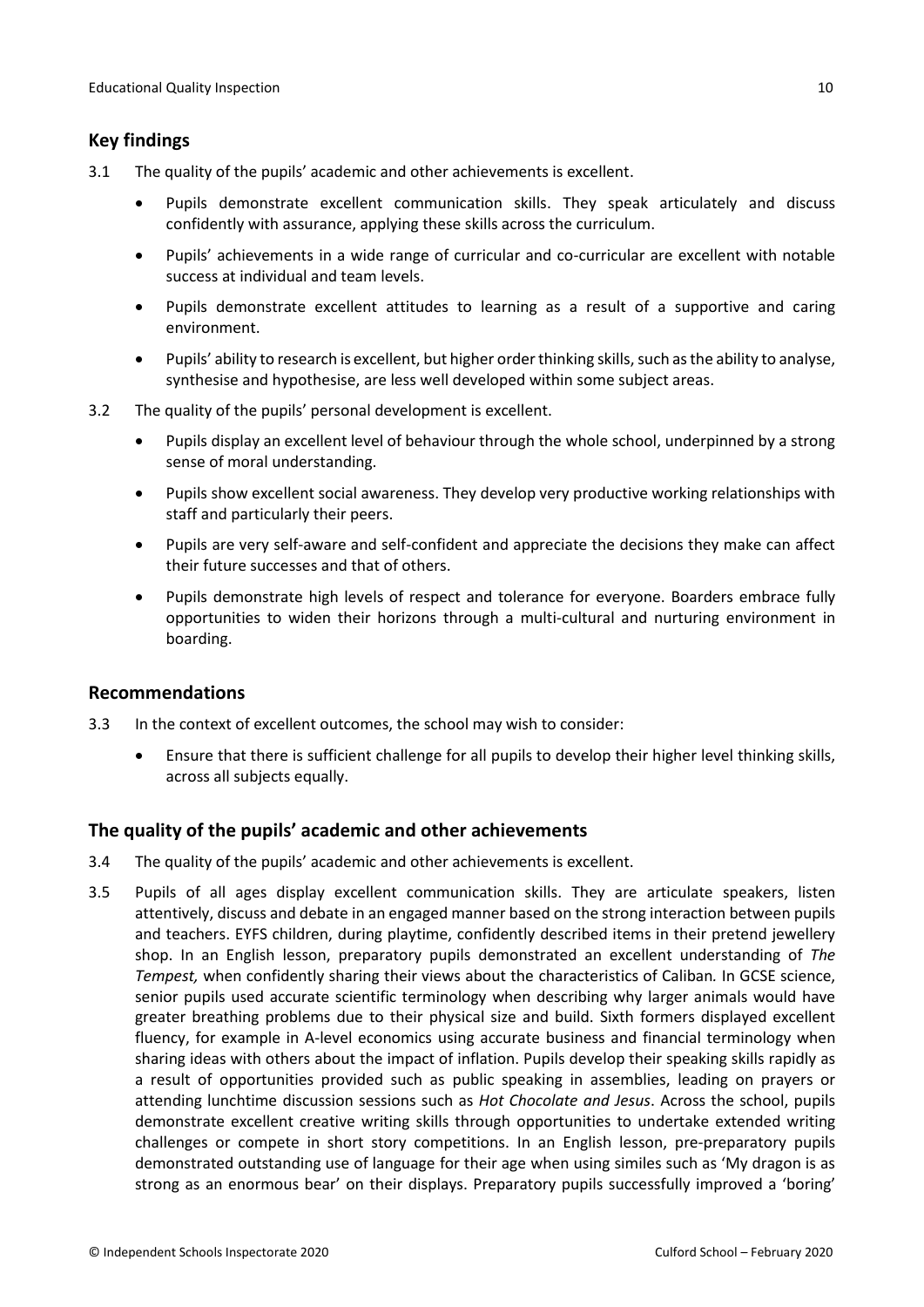piece of persuasive writing by redrafting using better emphatic adverbs to improve the persuasive vocabulary used.

- 3.6 Pupils acquire strong mathematical and numeracy skills for their ability, as evidenced by notable success in national mathematics challenge events. All pupils, including those with SEND and EAL make excellent progress with numeracy as it is introduced in a fun and exciting way from an early age in the school. In the EYFS, children confidently wrote simple number equations, when counting the numbers of pretend pizza toppings. Sixth formers successfully manipulated statistical T-tests to assess the significance of behavioural data provided in A-Level psychology.
- 3.7 Pupils are highly competent users of ICT, employing their skills to support, extend and review their learning. In a computing lesson, pre-preparatory pupils successfully programmed a moveable robot using simple algorithms. In a science lesson, preparatory pupils successfully grouped light sources and reflectors on the interactive whiteboard. In GCSE history, pupils developed an excellent understanding about the exponential spread of cholera on human populations by very accurately manipulating data on a spreadsheet.
- 3.8 In the EYFS children make very good progress in relation to their starting points. By the end of Reception, the majority are at aged related expectations with some exceeding across reading, writing and numeracy. They develop a strong foundation for learning through delivery of a varied and vibrant curriculum which is carefully planned to meet individual needs, thereby meeting the recommendation from the previous inspection. EYFS children develop excellent social skills as they are encouraged to learn through music, dance, play and exploring nature in an outdoor woodland area.
- 3.9 Data provided by the school indicates that preparatory pupils make excellent progress relative to their starting points and abilities. Preparatory pupils level of attainment in English and mathematics is very good compared to other schools who use the same attainment tests. As pupils move up through the school, an excellent rate of progress is maintained as a result of small classes and individualised support from staff who know them very well and what they can achieve, thereby preparing them well for the next stages of their education.
- 3.10 Pupils achieve strong results for their ability in public examinations. In the years 2017 to 2019, at GCSE just under half of examinations were awarded grades 9 to 7, very broadly equivalent to A\* to A, compared with about one-fifth nationally. In the same three year period about one-quarter of A-level examinations were graded A\* or A, compared to about one in six nationally. As a result, a large majority of pupils achieve their first choice at senior schools or universities with demanding entry requirements. Many of these pupils achieve this success alongside demanding scholarly and sporting programmes provided to further develop their academic and sporting talents. Senior pupils make rapid progress, as a result of informative feedback and regular opportunities to set and review their targets with their teachers. Senior pupils with SEND and EAL achieve consistently well in-line with others of the same age and ability and in some subjects such as mathematics and sciences they exceed. This is aided by learning support provision that monitors their individual needs effectively as well as provide bespoke equipment or translation software to help access the mainstream curriculum effectively. In questionnaire responses, a very large majority of pupils agreed that there is a good range of subjects and they are helped to consistently make good progress.
- 3.11 Pupils achievement in extra-curricular activities such as music, drama, dance, athletics and sport are excellent. Pupils develop individual strengths and talents in these areas due to the support provided from boarding and specialist staff. Pupils maintain a very high standard of performance in these areas as the leadership and management have ensured that time and support is made available for academic studies alongside allowing pupils to perform or compete at top levels both in the UK and abroad. School sports teams are highly successful across a wide range of regional and national competitions as well as achieving individual successes in disciplines such as equestrian, golf, swimming and tennis at the same levels. Pupils are equally successful in The Duke of Edinburgh's Award scheme as well as gaining a range of qualifications as part of the school's Combined Cadet Force (CCF) contingent. Many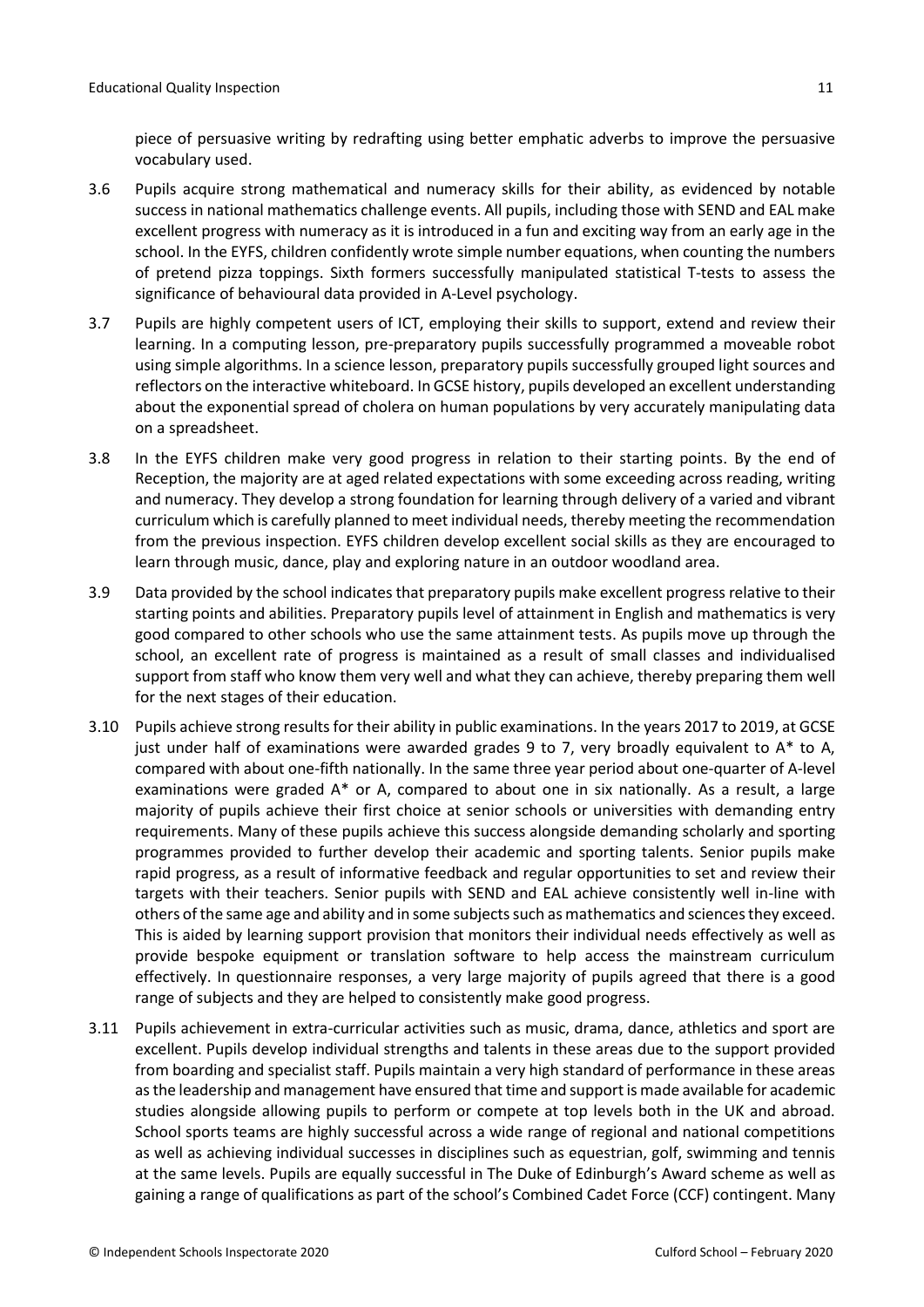pupils achieve distinctions in external music examinations, and the school's samba band has recently reached the final of a national competition.

- 3.12 Pupils of all abilities have extremely positive attitudes to learning due to staff encouragement and a culture of 'can do' across the school. Pupils have a high level of responsibility, demonstrating an intrinsic motivation and determined to succeed in their studies. Pupils demonstrate an excellent commitment to long hours of practical coaching in order to remain highly competitive in their specialist discipline. Pupils display excellent teamworking skills and are keen to work together when opportunities arise. In a mathematics lesson, pre-preparatory pupils demonstrated genuine excitement when they were able to have a second go together in identifying shaded halves on the interactive whiteboard. In A-level history, collaborative role-play enabled pupils to gain an excellent understanding about the Templars and the Crusades in the  $13<sup>th</sup>$  Century.
- 3.13 Pupils develop excellent knowledge, skills and understanding across all areas of learning. Pupils demonstrate excellent reading and independent research skills through numerous opportunities to collate and manipulate data during field trips, or when completing dissertations and performance pieces as part of the *Culford Independent Research Project.* Preparatory pupils demonstrated excellent comprehension of a family tree during a Spanish lesson. In discussions, senior pupils demonstrated excellent research of the culture and life of Anglo Saxons. Pupils basic skills for learning are excellent. Pupils plan and organise their work very effectively as exemplified by the high standard and volume of work produced and excellent progress observed in lessons. Their study skills are very well developed, by the way they organised their subject workbooks and positively respond to teacher's feedback through the online classroom marking system. However, at times pupils' development is limited in acquiring higher order thinking skills such as synthesis, analysis and hypothesis because they are not always sufficiently challenged within some subject areas. Pupils progressed very well in lessons where teaching provided opportunities to draw on previous knowledge or skills and apply them to new challenges. In a minority of lessons, all pupils worked on the same task and further challenge for pupils who found the task straightforward, including the more able was missed. The most successful lessons allowed further reflection and enquiry from the start. In a pre-preparatory mathematics lesson, pupils independently selected different methodologies to successfully calculate the halves of numbers; in a senior design and technology lesson, all pupils including those with SEND and EAL, successfully improved their wireless speaker designs through reflecting on their own capabilities and adjusting the practical approaches they had taken. An over-whelming majority of parents who responded to the pre-inspection questionnaire, said that the school helps their child develop skills for the future, a view strongly supported by observations of pupils' approach to work.

#### <span id="page-11-0"></span>**The quality of the pupils' personal development**

- 3.14 The quality of the pupils' personal development is excellent.
- 3.15 Pupils display outstanding levels of behaviour across all ages partly due to the high standards and expectations set by staff. Pupils are tolerant, polite and courteous to all they meet. In the EYFS and pre-preparatory department, children naturally greet teachers and each other with a sense of fun. In the preparatory and senior schools, pupils move around the site in an calm, orderly and friendly manner. Pupils display a good awareness of the systems that underpin modern society, through discussion of British values in personal, social, health and citizenship education, (PSHCE) and democracy through school and house councils elections and the environments, safeguarding, events and food committees. Pupils have a highly developed sense of right and wrong; they take responsibility for their own conduct, with the result that exemplary behaviour is the norm. In interviews, pupils spoke of the friendly atmosphere in the school and that they always look out for each other. Pupils stated that they value the support provided from older pupils as well as the boarding house family system to ensure everyone is content. All pupils demonstrate high levels of moral understanding; in interviews they confirmed that they would not tolerate bullying of any kind and would readily report it if on the rare occasion it occurred as well as make amends if they had upset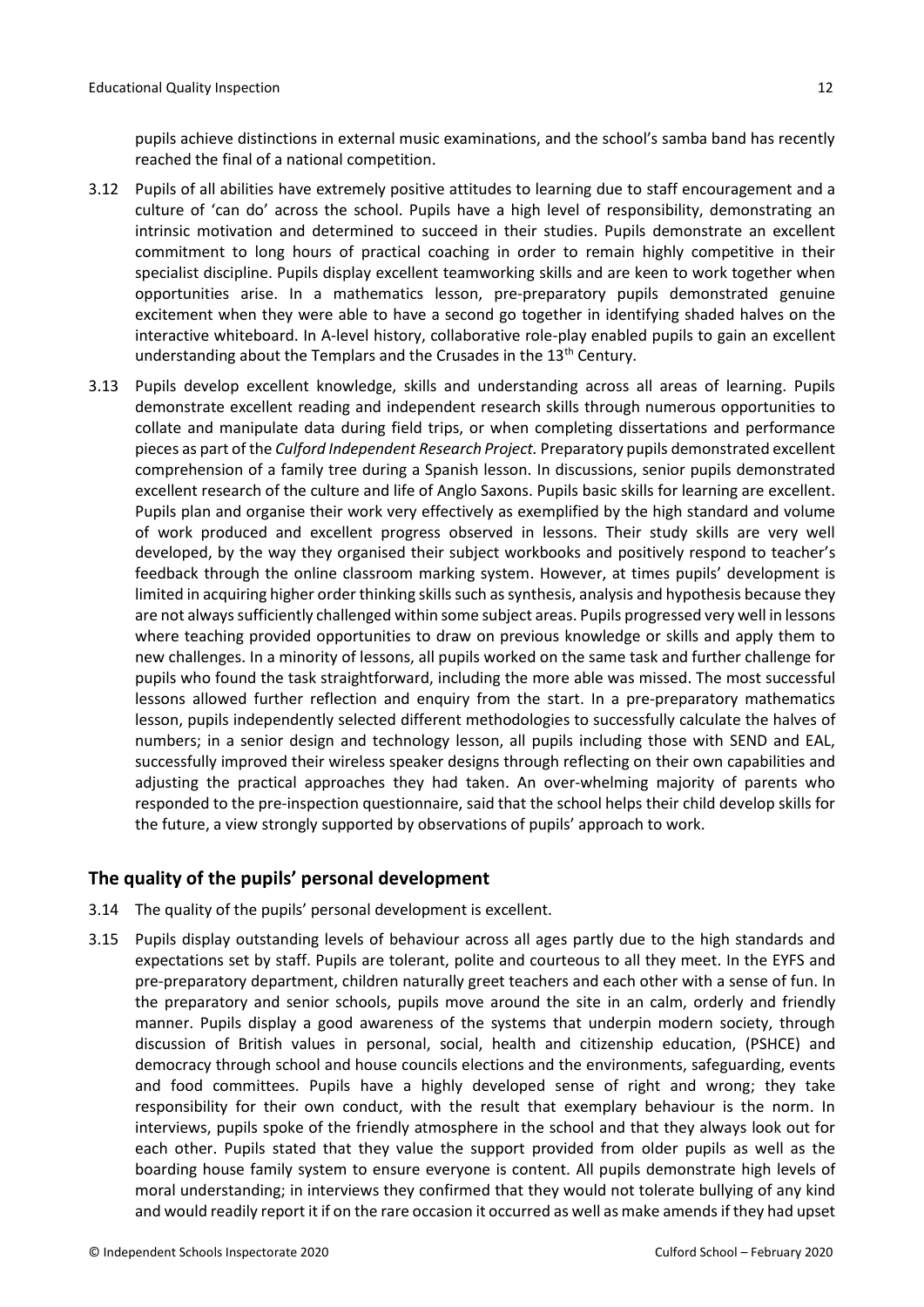anyone. A large majority of parents and pupils who responded to the questionnaire felt that the school promotes good behaviour.

- 3.16 Pupils show excellent social awareness, develop very productive working relationships with staff and classmates in particular. Older pupils are excellent role models in the school, for example taking on leadership and support roles as part of the preparatory school's 'crew' or as buddies, sports coaches or sixth form prefect duties in the senior school. Pupils across the school develop excellent team working skills, as it is introduced from a young age through the encouragement of play within the EYFS. By the time pupils move to the next stage, these skills are very well advanced. In discussions, pre-prep pupils spoke fondly of learning how to act as an highly effective team when successfully researching about the Artic and Kenya. Preparatory pupils demonstrated excellent collaborative skills producing informative posters about the life of Anne Frank. In interviews, pupils proudly spoke of successfully performing in their school productions such as *Ali Baba and the Forty Thieves* and *Grease the Musical.* Pupils leadership skills are highly advanced as they move through the school due to opportunities to undertake key leadership roles across a range of extra-curricular activities such as competing in sports teams, undertaking Duke of Edinburgh's Award expeditions or during field exercises as part of the CCF.
- 3.17 Pupils demonstrate excellent social skills as the leadership and management have ensured that the house system is inclusive, by encouraging visits from day pupils and boarders from other houses. In interviews, all pupils spoke highly of the opportunity to have a base during the day and after school, enabling them to benefit from accessing the learning and sporting facilities. Pupils thrive and develop long-lasting friendships due to an atmosphere of trust and respect within a safe and harmonious community. A very large majority of parents who responded to the pre-inspection questionnaire said that the boarding experience had supported their child's personal development.
- 3.18 Pupils have outstanding self-esteem and self-confidence for their age; they appreciate the decisions they make can affect their future successes. EYFS children, confidently explained that they enjoyed painting the snowy weather conditions outside. Preparatory pupils spoke articulately about how they had used music and art to be able to express their emotions and feelings. Pupils have a clear understanding of their strengths and weaknesses and how to improve their own learning, through regular submission and review of work by themselves and their teachers on the school's online classroom system. A very large majority of parents agree in questionnaires that the school helps their child become more confident and independent and that boarding has helped their child's progress. Pupils understand the consequences of their own actions and this informs their decision making in all forms of school life. From an early age, pupils are encouraged to take responsibility for their own actions and to preserve with any challenges set through a 'have a go' attitude encouraged by all staff. As pupils move through the school, pupils learn to make considered decisions regarding their cocurricular activities, GCSE and A-level choices and future pathways.
- 3.19 Pupils demonstrate high levels of respect and tolerance for others, benefiting from a rich diversity of ethnicities and a nurturing environment in boarding. Boarders display a natural inclusivity and respect for other cultures and nationalities. All pupils display a natural empathy that is engendered by the ethos within the school. In the EYFS, children naturally helped each other to put on their painting tabards. EAL pupils settle well into the school, buttressed by the support with their spoken English from native speakers. All pupils gain an excellent understanding of other religions through a comprehensive PSHEE and broad religious studies programme in school. Preparatory pupils displayed an excellent understanding of Islamic religion and culture through their correct use of terminology such as the *Muezzin,* the person who calls Muslims to prayer. Pupils understanding is further enhanced through opportunities to celebrate cultural festivals such as Hanukkah, Diwali and Ramadan. Boarding pupils demonstrate excellent acceptance and respect for others through displaying flags of overseas boarders' countries of origin as well as being quiet when boarders wish to undertake prayers. A very large majority of pupils who responded to the pre-inspection questionnaire said that the school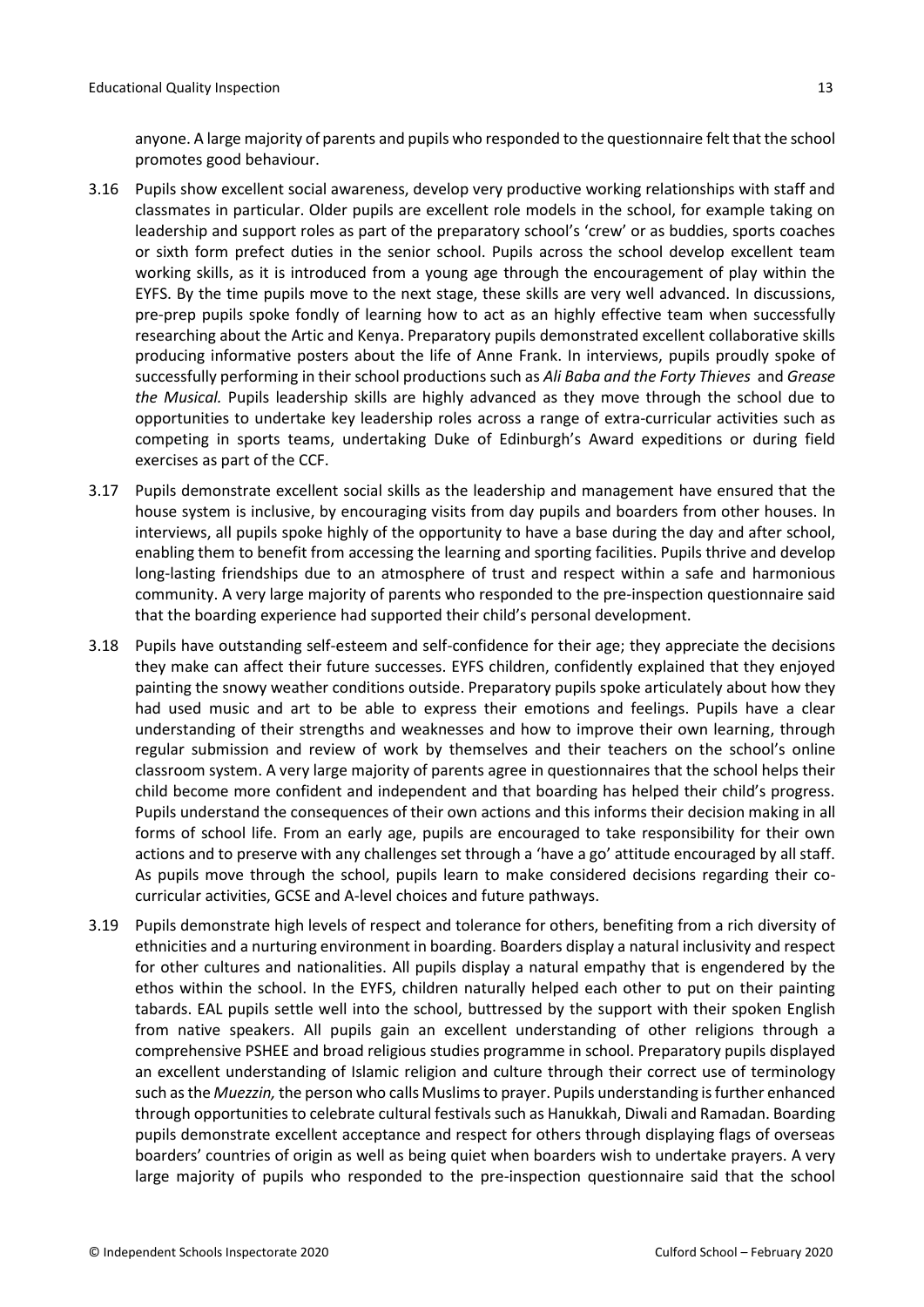encourages them to respect and tolerate other people. Strong leadership has ensured the school is an all embracing, nurturing community where respect and tolerance are firmly at the heart.

- 3.20 Pupils spiritual awareness is excellent, underpinned by the schools founding Methodist values and opportunities for pupils to reflect on their own faith and beliefs and playing a part in the school's regular collective worship programme. Pupils study a range of religions and have a deep understanding of non-Christian faiths through presentations from visiting parents, visiting places of worship and a Jewish museum as well as sharing their own views during the school's *Hot Chocolate and Jesus* sessions at lunchtimes. From the earliest years in the school, pupils develop an excellent appreciation of the aesthetic and non-material aspects of life as evident from the high standards of artwork and other displays around the school. Other individual successes are notable across art, poetry, and writing competitions. In the EYFS and pre-prep, children gain an excellent understanding of the natural world around them through numerous nature woodland activities. Pupils have an excellent appreciation of those less fortunate than themselves as evidenced from the significant charity fundraising and the continued support by the school for improving the lives of villagers in Malawi every year. Work scrutiny showed that preparatory pupils fully appreciated how children in Mumbai feel when trying to survive the monsoons in India every year.
- 3.21 Pupils know how to stay safe including online, due to clear age appropriate guidance about the risks and established procedures for the filtering of websites. In interviews, preparatory pupils spoke confidently that they would report anything unusual to their teacher or houseparent. Pupils demonstrate very good understanding on the importance of keeping a healthy lifestyle. In response to the questionnaires, a small minority of pupils stated that the school did not encourage them to follow a healthy lifestyle. The school does provide numerous opportunities for pupils to participate in team and individual sports, access to the gym. Discussions with pupils hinted that the lack of encouragement was linked with their perception of the previous quality of food, and the school's leadership has already introduced a new range of menus. In interviews, scholars spoke highly about the importance of maintaining a good work-life balance and enjoying their time at school with their friends; they understood the importance of having time to relax with friends, as well as maintaining their studies and competitive edge within their own disciplines. Pupils have excellent understanding of the benefits of positive mental well-being due to the emphasis that leaders and managers have placed on raising awareness across the school, opportunities to learn mindfulness and yoga techniques. The planned development of a new mindfulness hub and the continued support of the mindfulness programme has ensured all pupils continue to thrive and enjoy their time at school.